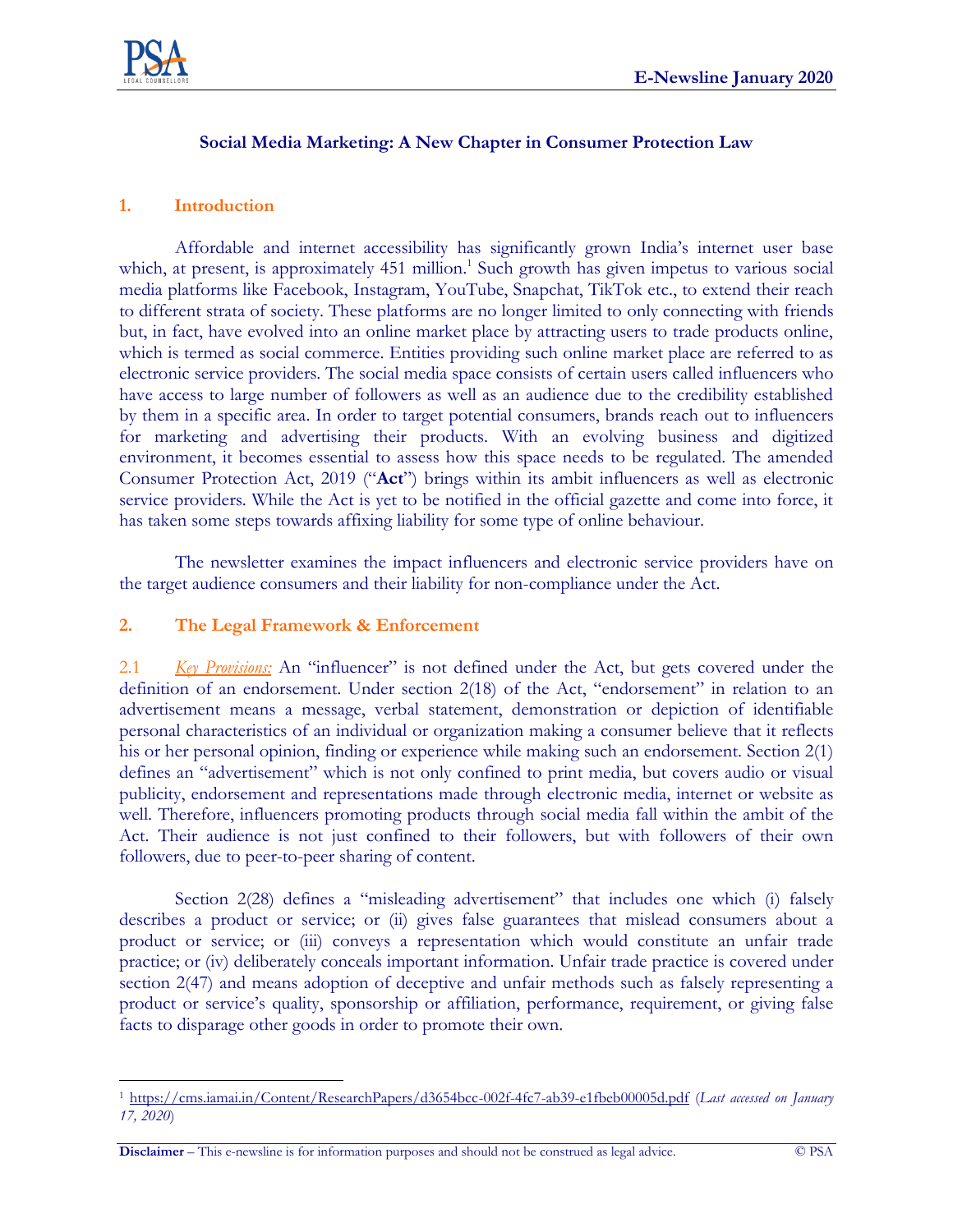If influencers narrate their experience with a product they have not used, then it may be construed as misleading advertisement. Making claims about a product's quality, ingredients, effects without adequate knowledge or without sufficient diligence and which a manufacturer cannot prove, should be avoided. Consumers can be susceptible to marketing strategies and may end up believing a person's feedback combined with active promotion about the product as exact. Therefore, social media posts endorsing products should reflect transparency and provide accurate information. The relationship with followers is based on trust and providing misleading advertisements can lead to a breach of trust, leading to a ground for potential dispute, but more importantly can be damaging for the brand and influencer.

2.2 *Electronic Service Providers or "ESPs":* An ESP is one who provides a product seller, the technology and processes to engage in advertising or selling goods or services to a consumer and includes online auction sites, market places<sup>2</sup> as well as social media sites where buying and selling is possible. Therefore, such social media sites should verify advertisements of products published on its platform. If a vetting process is in place, it shall provide checks and balances on products advertised and marketed by influencers. If misleading advertisements by an ESP affect a class of consumers, the Central Authority may take cognizance of such an offence, as explained below.

2.3 *Central Authority:* To keep a check on consumer malpractices, a new authority called Central Consumer Protection Authority ("**Central Authority**")<sup>3</sup> shall be formed, once the Act comes into force. It shall regulate issues like false and misleading advertisements, consumer right violations, unfair trade practices which are prejudicial to consumer interest. A written complaint can be filed directly with the Central Authority regarding issues that are prejudicial to interests of "consumers as a class." This term implies a group of consumers having the same cause of action and seeking similar relief against a party. The Central Authority shall also have the flexibility to refer a complaint received by it to another regulator if, in its opinion, such complaint is not within the realm of its jurisdiction and would be best addressed by the appropriate regulator. For instance, an influencer advertising misbranded food items, gives Central Authority the power to refer the complaint to Food Safety and Standards Authority of India<sup>4</sup>.

2.4 *Investigative Power & Penalties:* The Central Authority is empowered to take cognizance and investigate a matter, either on its own motion or where the Central Government provides information. The first step in the process is a prima facie preliminary finding that a class of consumers is affected. If it is satisfied about such presence, it shall initiate investigation through its investigation wing. If there is a conclusive finding that an advertisement is false, misleading and prejudicial to consumer interest, it can (a) issue directions to the endorser to either modify or discontinue such advertisement<sup>5</sup>; (b) impose a penalty up to INR 1 million (*about USD 14,000*)<sup>6</sup>; (c) pursuant to Section 21(3), prohibit an endorser of a misleading statement from making any endorsements for upto one year. To determine the quantum of penalty, the Central Authority shall evaluate the impact on the population and area, duration of offence, vulnerability of persons and gross revenue earned from such offence. During an investigation, if an endorser can establish successfully that they exercised reasonable care to authenticate the claims made in the

 $\overline{a}$ 

<sup>2</sup> See Section 2(17) of the Act

<sup>3</sup> Chapter III of the Act deals with Central Authority

<sup>4</sup> FSSAI is a statutory body constituted under the Food Safety and Standards Act, 2006 for regulating food safety and standards in India

<sup>5</sup> See Section 21(1) of the Act

<sup>6</sup> See Section 21(2) of the Act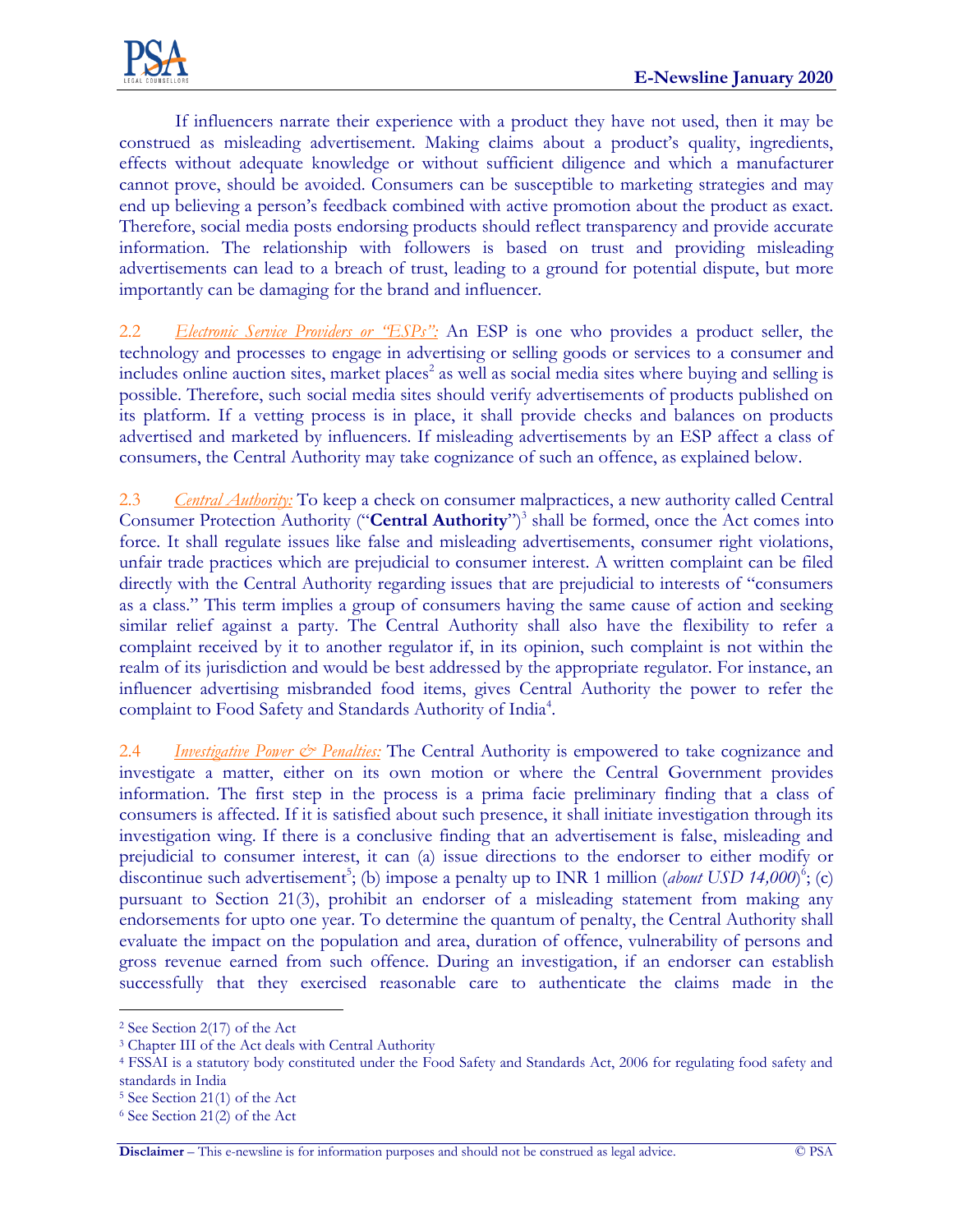

advertisement, no penalty will be levied<sup>7</sup>. Before an order is passed under section 21, the alleged accused shall be provided an opportunity to defend its case.

Under section 88, failure to comply with Central Authority's directions can lead to imprisonment of upto 6 months or fine of upto INR 2 million (*about USD 28,000*), or both. Furthermore, section 89 states that any false or misleading advertisement released by a "service provider" that adversely affects consumers shall have penal and fiscal consequences for such "Service Provider." The law provides possibility of an imprisonment of upto 2 years and/or fine upto INR 1 million (*about USD 14,000*) or both. The Central Authority's order can be appealed before the National Commission<sup>8</sup> by an aggrieved person within 30 days from the receipt of such order. Section 96(1) provides for compounding of offences under sections 88 and 89, either before or after prosecution has been instituted on payment of prescribed fee.

## **3. Obligation to Publish Content Responsibly**

In a paradigm shift, companies market products over social media by engaging influencers primarily due to their larger outreach to potentially influence consumer audience and their buying behaviour. Most often influencers promote and/or review products on their social media page, for instance, Instagram posts often highlight when there is a "paid promotion or paid partnership." In such instances, the audience is, at least, cognizant of the fact that the influencer has a commercial gain by promoting the brand. The key point is that the endorser must ensure a clear description is inserted to avoid potential allegations of misleading advertisements or withholding important information. Therefore, Influencers have to exercise caution and be responsible for statements put out by them while endorsing or reviewing products.

In *Marico Limited v. Abhijeet Bhansali*<sup>9</sup>, the Defendant, a YouTuber reviewed multiple product brands on his channel for the audience, and in one particular instance, uploaded a video pertaining to Plaintiff's product i.e. Parachute coconut oil, titled "Is parachute Coconut Oil 100% pure?." In the impugned video, Defendant compared the product to another coconut oil and alleged that it was of inferior quality after conducting certain tests. Plaintiff alleged that Defendant made false claims which were not backed by cogent evidence in order to attract viewers. The Bombay High Court held that the Defendant did not disclose what kind of coconut oil he used for comparing it with the Plaintiff's product. Moreover, the impugned video did not provide any scientific study or report and used false tests to evaluate the product. The court further held that such claims were misleading consumers who were using the Plaintiff's product. In its judgement, the court observed (a) that the Defendant was not the Plaintiff's competitor or member of general public expressing an unbiased opinion but, in fact, was an influencer; (b) Such person cannot make statements with the same impunity available to an ordinary person and also bear a higher burden to ensure truthfulness in their statements. While this case did not delve into consumer protection law in particular; however, it did observe how false, misleading and disparaging statements by influencers can mislead consumers. Therefore, it is imperative that influencers keep a check on statements released by them on social media.

 $\overline{a}$ 

<sup>7</sup> See Section 21 (5) of the Act which states that no penalty shall be payable by an endorser if he or she has verified the claims made in the product being endorsed by him.

<sup>8</sup> As per Section 2(29) of the Act, National Commission shall mean the National Consumer Disputes Redressal Commission

<sup>9</sup> (COMIP No. 596 of 2019)